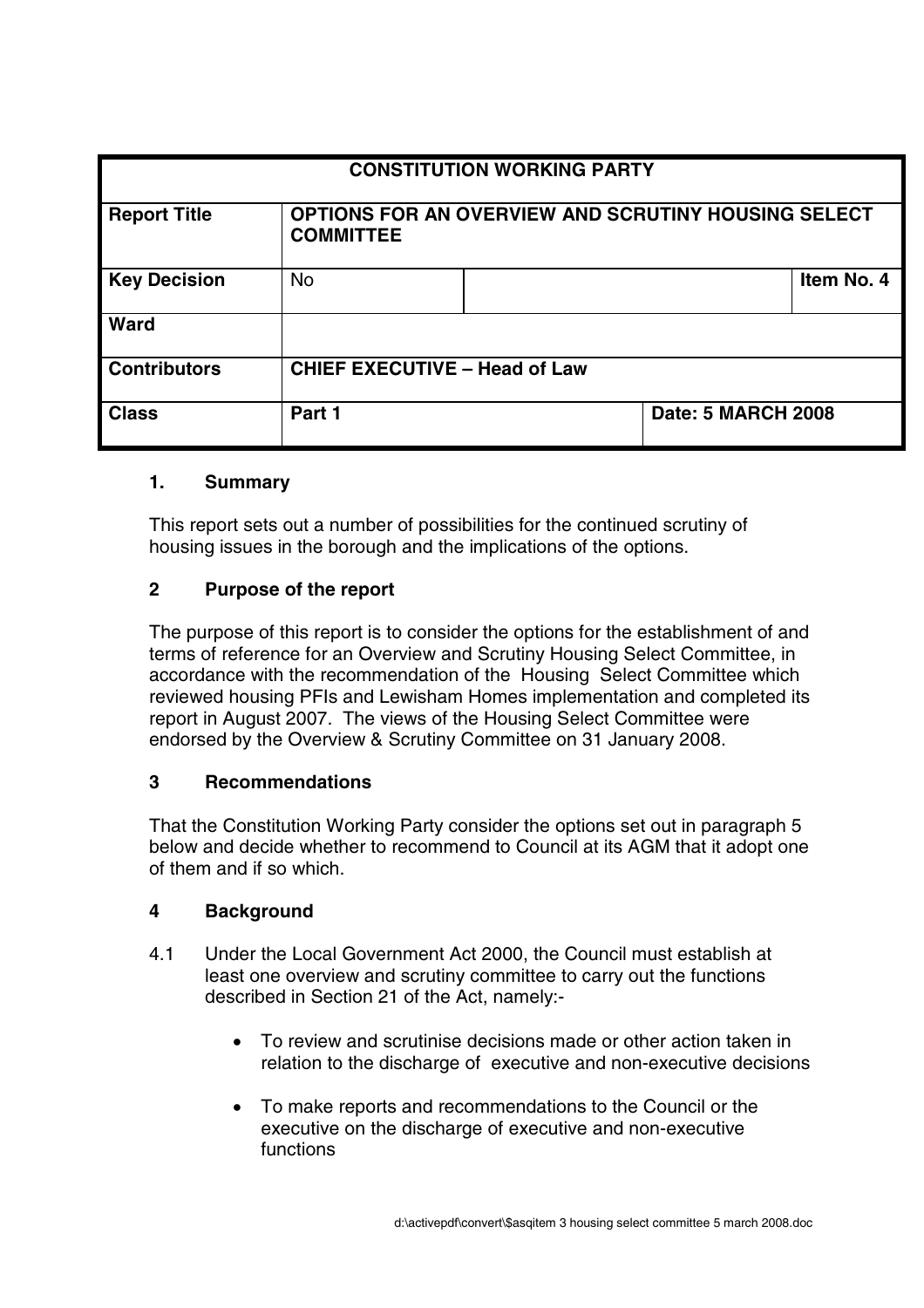- To make reports or recommendations to the executive or the authority on matters which affect the authority's area or its inhabitants
- To review health service matters and make reports and recommendations in accordance with the Health and Social Care Act 2001 and regulations made under it.
- 4.2 This legal requirement is reflected in the Council's Constitution which provides for all overview and scrutiny functions to be the responsibility of one committee which discharges its duties through a number of sub committees known as select committees.
- 4.3 Currently the Constitution provides at Article 6.3 for a number of standing select committees. These are:-
	- Public Accounts
	- Children and Young People
	- Healthier Communities
	- Sustainable Development
	- Safer and Stronger Communities

as well as two Business Panels (one including education representatives) to exercise the right to require the executive to reconsider a decision made but not yet implemented.

- 4.4 The Constitution sets out the terms of reference of the Select Committees. These are not repeated here in detail, but it is inevitable that in some cases there is a degree of overlap between them. Where this occurs, it is for the Business Panel to resolve the question of allocation.
- 4.5 The composition of the select committees is set out at Article 6.3, and the general provision in the Constitution here is that the select committees should consist of no less than 7 nor more than 11 members of the Council who cannot also be members of the Mayor and Cabinet.
- 4.6 As presently drafted, the overview and scrutiny of housing function falls within the terms of reference of the Sustainable Development Select Committee which state that the Select Committee is charged with commenting and consulting on and making recommendations to the Mayor and Cabinet on:-

"(iii) highways, parking, traffic and transport, urban regeneration and housing"

4.7 However given the scale of activity in relation to achieving an improved Audit Commission rating to support the Council's Decent Homes agenda it was agreed on November 2006 that a time limited Select Committee be established with the following terms of reference:-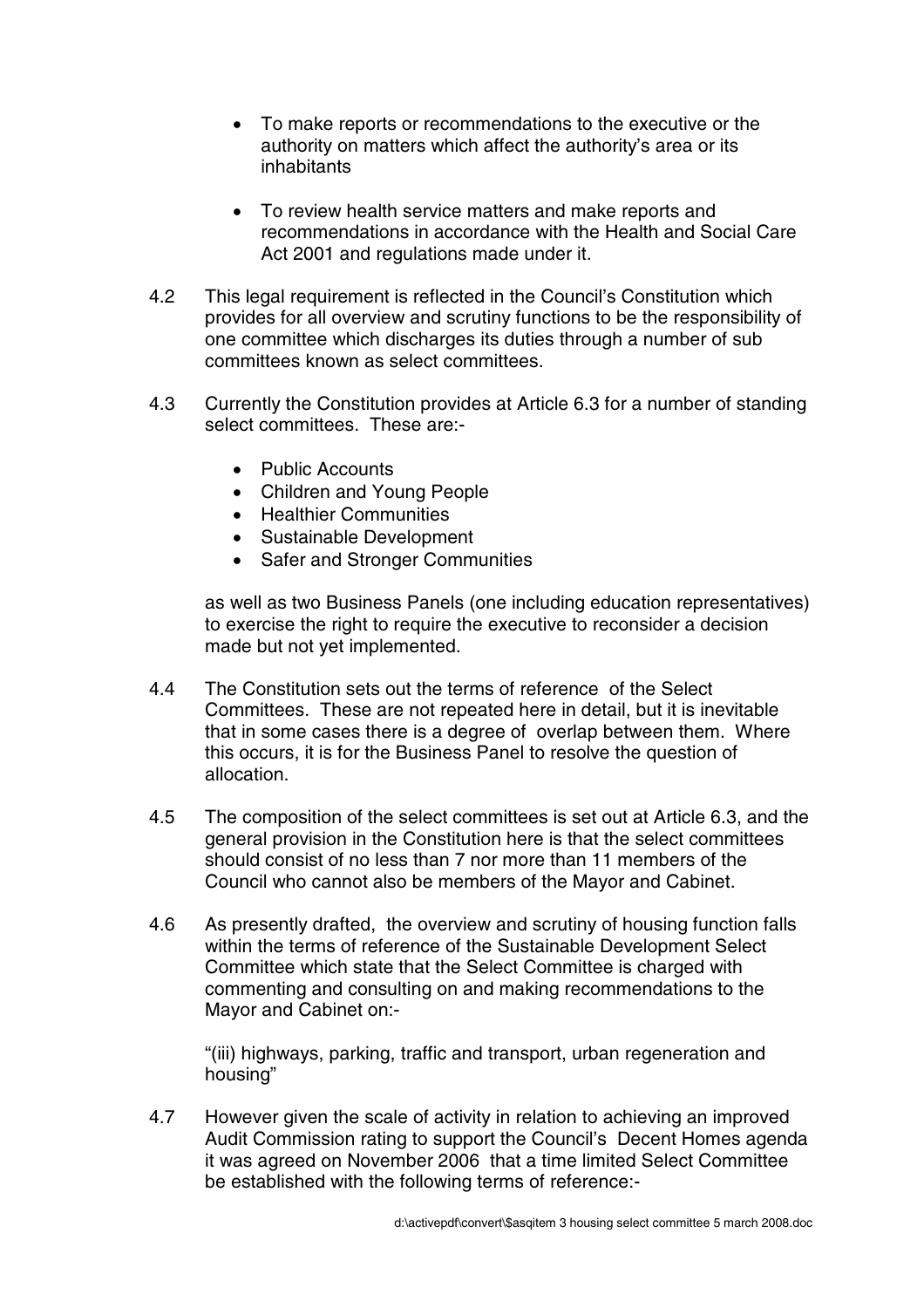"to investigate how the recommendations of the Audit Commission Voluntary Improvement report on the Indicative ALMO published in July 2006 and service improvement plans are being implemented and; study how the process of change is being managed in relation to the Private Finance Initiative (PFI) for Housing"

- 4.8 The Select Committee made a number of thoughtful and detailed recommendations in relation to both the Housing PFI schemes and the relationship with Lewisham Homes, the ALMO established by the Council and these are being taken forward.
- 4.9 A key recommendation of that Select Committee was that there is a significant need for continued scrutiny of housing issues in the borough. Officers were asked to submit a report to the Constitution Working Party on the available options and their implications. This report is the result.

# **5 Options**

- 5.1 No change The scrutiny of housing issues in the borough is already within the terms of reference of a select committee which could focus on such issues in future. This would not require any change to the constitutional arrangements, but does not accord with the wishes of the now expired Housing Select Committee. Further the Sustainable Development Select Committee has not been able to explore housing issues in the past, focusing on significant 'green issues', topical climate change and regeneration strategies. Even so, this has been a very busy select committee with a heavy workload, meeting on a monthly basis. But it is true to say that housing issues have not figured as a key focus for this select committee or its predecessor, the Environment Select Committee.
- 5.2 A standing committee It would be possible to establish a Housing Select Committee without time limit and amend the Constitution to do so, though this would of course require Council agreement . Changes to the Constitution which relate only to overview and scrutiny arrangements do not require consultation, provided that the change would not entail a reduction in the number of select committees to less than 4 or more than 10, nor entail a change in the number of members on any select committee so that the number falls to less than 5, nor represent more than minor changes to the Business Panel. None of these apply.
- 5.3 Were a standing committee to be established it could be established with broad terms of reference – for example:-

To fulfil all overview and scrutiny functions in relation to the discharge by the authority of its housing functions. This shall include the power to:-

• review and scrutinise decisions made or other action taken in connection with the discharge of the Council of its housing function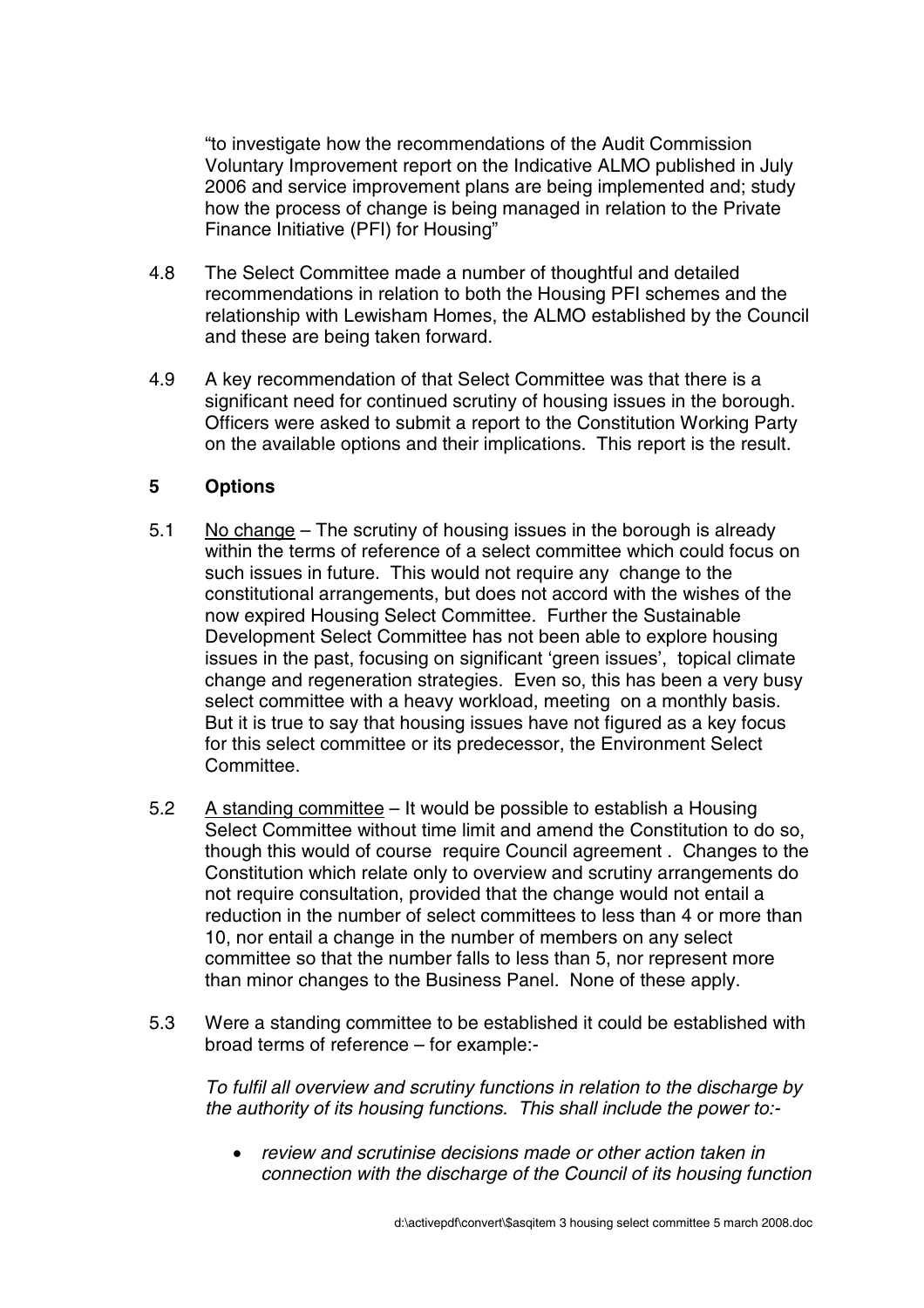- make reports or recommendations to the authority and/or Mayor and Cabinet with respect to the discharge of these functions
- make recommendations to the authority and/or Mayor and Cabinet proposals for housing policy
- to review initiatives put in place by the Council with a view to achieving the Decent Homes standard, making recommendations and/or report thereon to the Council and/or Mayor and Cabinet
- To establish links with housing providers in the borough which are concerned with the provision of social housing
- 5.4 This would give the select committee a broad but perhaps unfocused remit and would require changes to the Constitution to remove the function from Sustainable Development Select Committee. Further this could mean overlap with the work of the Sustainable Development Select Committee which deals with the overview and scrutiny of regeneration matters, and many regeneration schemes have a strong housing emphasis. Its terms of reference could therefore be more limited to specific items of housing concern.
- 5.5 This could be resolved by the Business Panel making decisions on the allocation of work between these select committees as the Constitution currently provides, Alternatively it could be resolved by the terms of reference being couched in such terms that the issues with which any new select committee is to be concerned during any municipal year should be agreed by the full overview and scrutiny meeting at its annual meeting.
- 5.6 A time limited select committee It would be possible under existing constitutional arrangements to establish a time limited select committee with terms of reference that address the focus of its work. Were members to decide that a particular housing issue is pressing and needs in depth study, it would be possible (as happened in relation to the now expired select committee) for specific select committees to be established to deal with these matters in a concentrated effort. This would be a matter for the overview and scrutiny committee to decide unless the Constitution were amended to state otherwise. Whilst this would give the select committee clear direction it would require the establishment of select committees with a particular remit and lifespan from time to time.

### **6 Political balance**

6.1 By law the requirements relating to political balance – namely that the make up of committees should so far as possible reflect the political composition of the Council - applies also to overview and scrutiny bodies, unless the Council agrees, with no-one voting against, that the rules should not apply. If the Council adopts the normal political proportionality